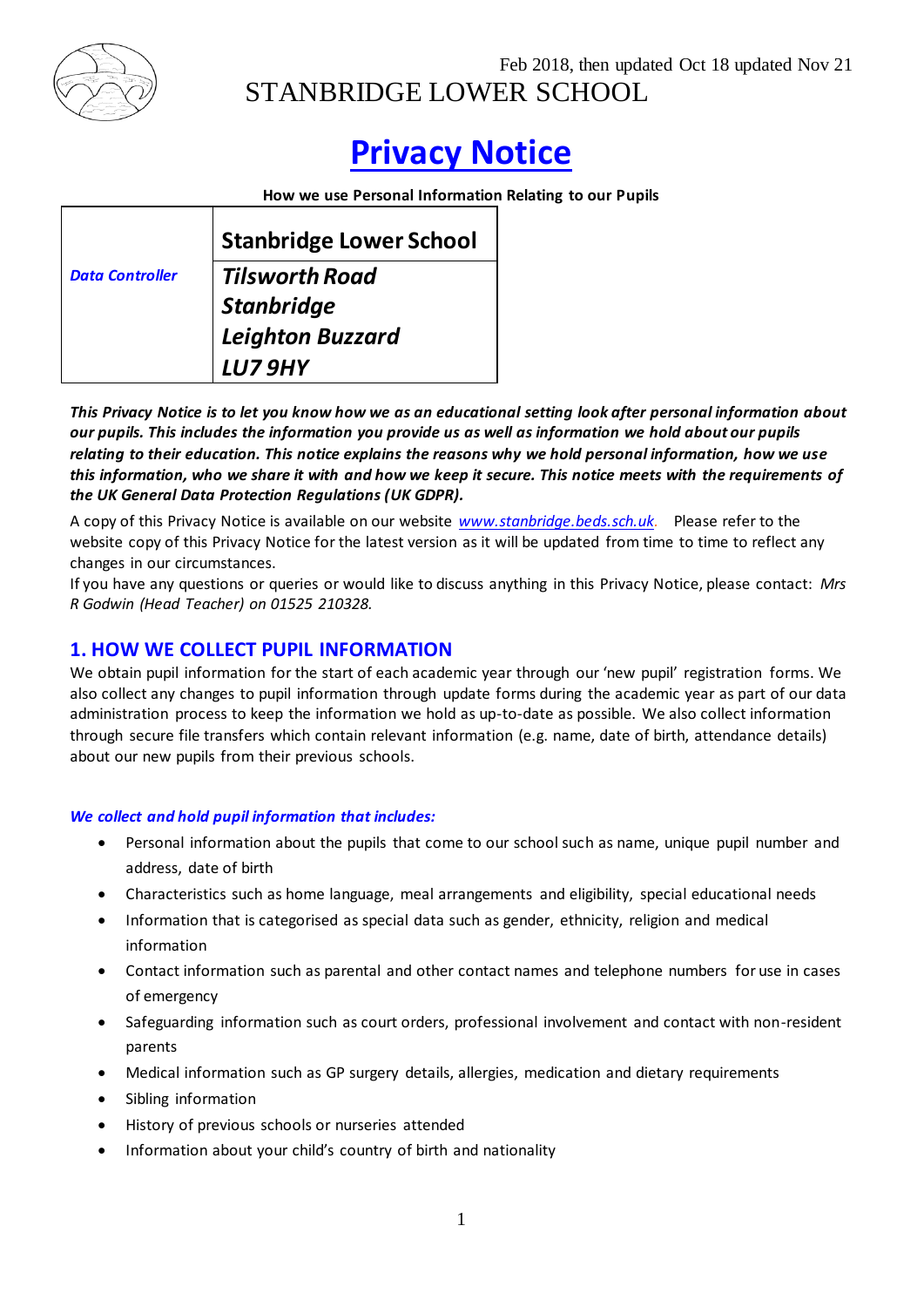In addition to the information we collect from parents/carers, we also record and hold the following information:

- Attendance information such as sessions attended, number of absences and absence reasons
- Assessment information recorded at various assessment capture points during the academic year as well as end of year attainment information such as Phonics outcomes and Key Stage 1 results
- Behaviour information and where relevant, lunch time, fixed and permanent exclusions and any relevant alternative provision
- Photographs of pupils.
- **Information about your child's proficiency in speaking the English language**

#### *Why we collect and use this information*

We use the pupil data to:

- support pupil learning
- safeguard pupils in our care
- record attendance
- monitor and report on pupil attainment and progress
- keep children safe whilst in our care
- provide appropriate pastoral care
- assess the quality of our services
- comply with the law regarding data returns and sharing
- provide any additional support
- **analyse the make up of our cohorts of children to determine changes in nationality over time**
- **identify support needed to help children develop English speaking skills**

We use parent/carer contact information to:

- email parent/carers for purpose of notification of school events, share pupil school work and various reports relating to the pupil's life at the school
- telephone parents/carers in cases of emergency or other matters relating to the safety of the child

 $\bullet$ 

We use photographs to

- Promote the school on the school website, in school publications and other community based publications
- To record children's practical achievements in lessons eg building a tower out of bricks in the early years, making tens and ones with unifix cubes in maths. The photograph is inserted into each child's profile record or exercise book.

## *2. THE LAWFUL BASIS ON WHICH WE HOLD AND USE THIS INFORMATION*

*We collect and use pupil information under the legal basis of <i>public interest as an educational setting/school with the delegated task of educating and safeguarding the children in our care and under a legal obligation*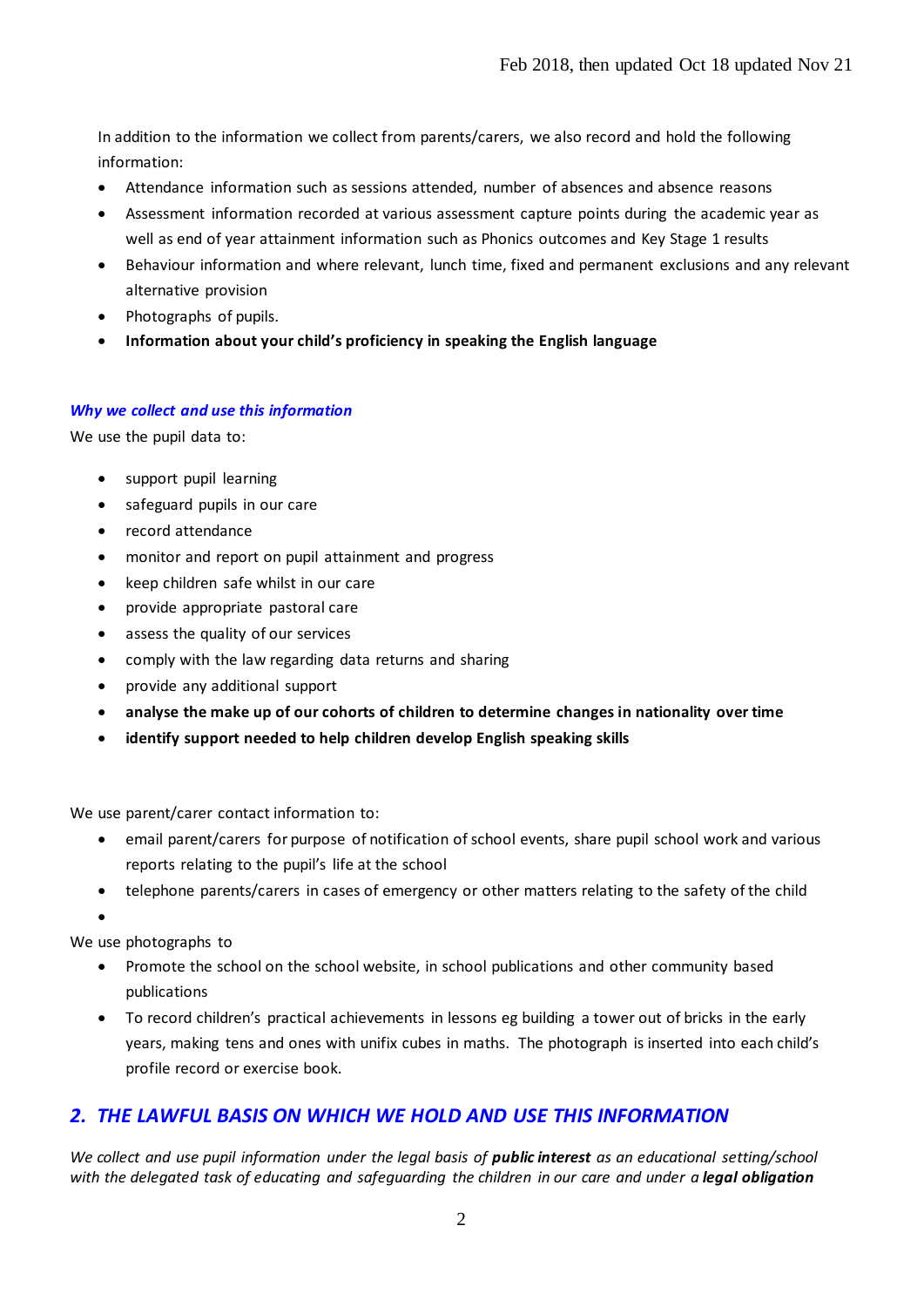*which necessitates our school making statutory data returns to the Department for Education (DfE) and our Local Authority* [as described in Article 6, UK GDPR)*.* 

Our school is obliged to make statutory pupil census returns and hold attendance information under the following legislation:

Education Act 1996 – Section 434 (1),(3), (4) & (6) and Section 458 (4) & (5) Education (Pupil Registration) (England) (Amendment) Regulations 2013 Department of Education Advice on Attendance (Nov 2016)

*The special categories of data have been collected through explicit consent from the data subject in support of the specific purposes for which the data is being used in the education and safeguarding of pupils in our care*  [Article 9, UK GDPR].

To find out more about the data collection requirements placed on us by the Department for Education (for example; via the school census) go to [https://www.gov.uk/education/data-collection-and-censuses-for-schools.](https://www.gov.uk/education/data-collection-and-censuses-for-schools) Whilst the majority of pupil information you provide to us is mandatory (for reasons described above), there may be some information which we ask you for which is not mandatory but provided on a voluntary basis. In some cases, we will ask you for information on the legal basis of **legitimate interest** where the information is required to support an educational or safeguarding function (e.g. a parent/carer email address or mobile contact number so that we can contact the parent/carer in an emergency or reasons involving the safety of the child).

The data we collect relating to medical health information is necessary to protect the **vital interests** of the child so that we can ensure a child's medical needs are properly addressed and catered for.

As a Parent/carer, you cannot decline a data collection but you have right to decline providing information for self-declared data items by selecting the 'Refused' option e.g. ethnicity.

There are certain personal data items (e.g. photographs) which we collect on the legal basis of legitimate interest. We will ask you for your explicit consent about how these data items can be used if the purpose extends beyond holding the data within our main management information system (e.g. photograph on our school's website). As a parent/carer you can change your decision to grant or withdraw consent at any time.

If at any point in the future, we seek to use any previously collected information for another purpose or use the information in new software, we will ask for your explicit consent to do so.

### *3. WHO WE SHARE PERSONAL INFORMATION WITH*

We routinely share pupil information with:

- the school that a pupil attends after leaving us
- our local authority
- the Department for Education (DfE)

We also provide certain pupil data with other parties that provide a service for our school:

- School Nurse
- Peripatetic music teacher
- The majority of our pupil information is processed in our main Management Information System (MIS). However, our school also purchases third party software to help us provide additional functions and services. Certain data held on our main management information system is also shared with third party software providers for the following reasons: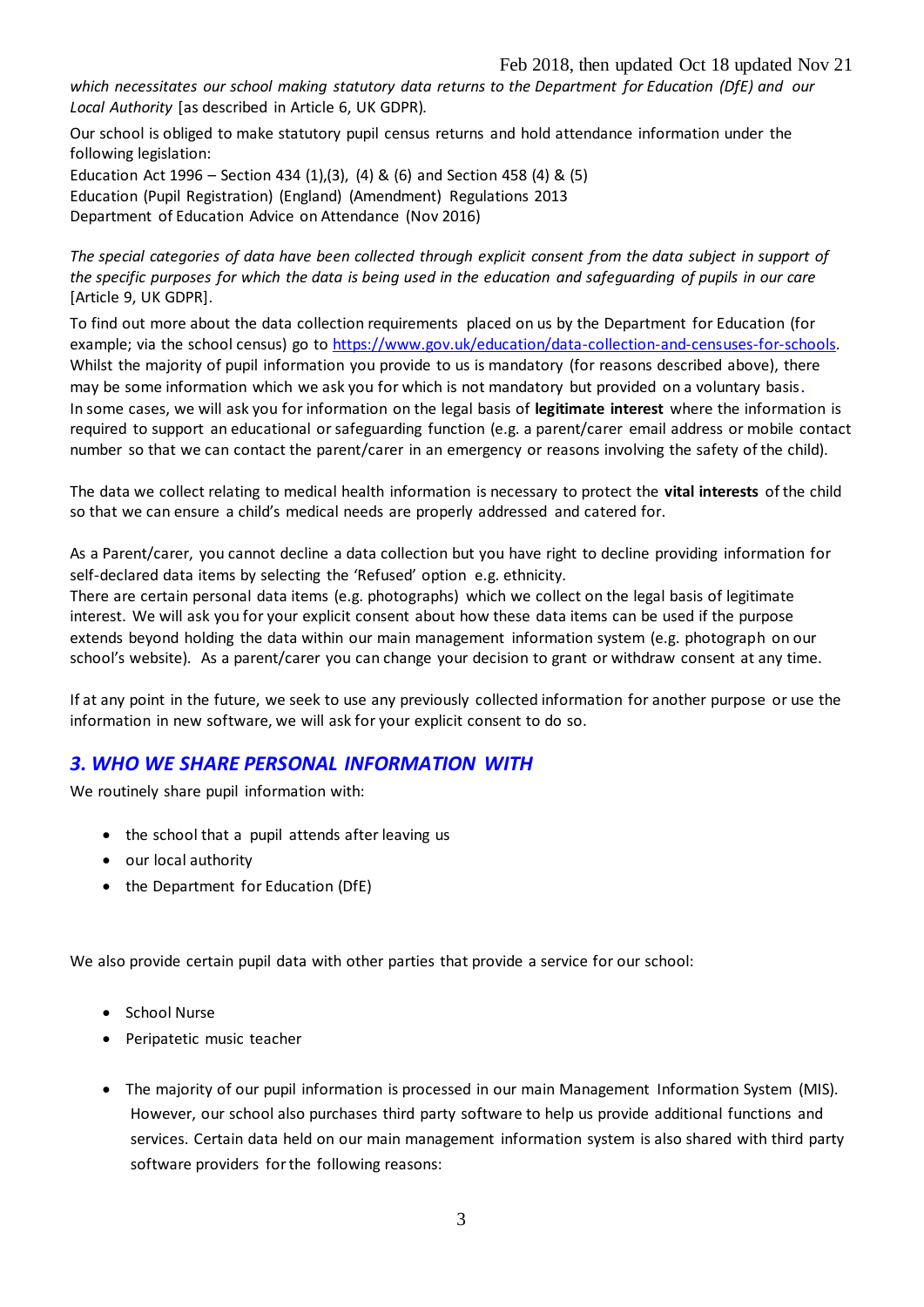### Feb 2018, then updated Oct 18 updated Nov 21

- Maths Homework (My Maths ) which uses the main pupil information such as name, class, date of birth and attainment tracking so that Maths homework can be allocated to children and a record of their attainment maintained.
- Assessment software (Classroom Monitor) which uses the main pupil information such as name, class, date of birth and some contextual information to help us record attainment and track progress
- Text messaging software (Teachers to Parents) which uses the contact names and telephone numbers used to notify parents/carers of certain events and important notices
- Online payments system (Parent Pay) which uses our pupil names and classes to link to parent users for the purpose of enabling payments for meals etc.
- Library system which uses pupil names and classes

*We actively ensure that all of the third party software organisations we share data with comply with the General Data Protection Regulations through their Privacy Notices and Data Sharing Agreements that they share with us.*

# *4. WHY WE SHARE PUPIL INFORMATION WITH EXTERNAL PARTIES*

We do not share information about our pupils with anyone without consent unless the legal basis for holding and sharing the data allow us to do so.

We share pupil data with the Department for Education (DfE) and the Local Authority on a statutory basis through data collections such as the school census under the following statutes:

Section 573A of the Education Act 1996

Education Act 1996 s29(3)

Education (School Performance Information)(England) Regulations 2007

Regulations 5 & 8 School Information (England) Regulations 2008

Education (Pupil Registration) (England) (Amendment) Regulations 2013

Further information about the data collection requirements placed on our school by the DfE through the school census can be found at<https://www.gov.uk/education/data-collection-and-censuses-for-schools>

The data shared with the DfE and the local Authority is **for the purpose of**:

- determining school funding which is calculated based upon the numbers of children and their characteristics in our school
- informing the monitoring of 'short term' education policy such as Pupil Progress measures
- supporting the 'longer term' research and monitoring of educational policy

Most of the pupil data we share with the DfE is held within their **National Pupil Database** (NPD*). Please refer to the last page of this Privacy Notice for more information about the NPD and their basis for sharing data with third parties.*

Our Local Authority's Privacy Notice relating to **early years pupil information** can be found at <http://www.centralbedfordshire.gov.uk/school/professionals/two-year-old-funding/privacy.aspx>

# *5. HOW WE KEEP PERSONAL DATA SECURE*

We fully adhere to our Data Protection policies which outline our procedures and processes for accessing, handling and storing data safely in accordance with all the GDPR principles. These policies are regularly reviewed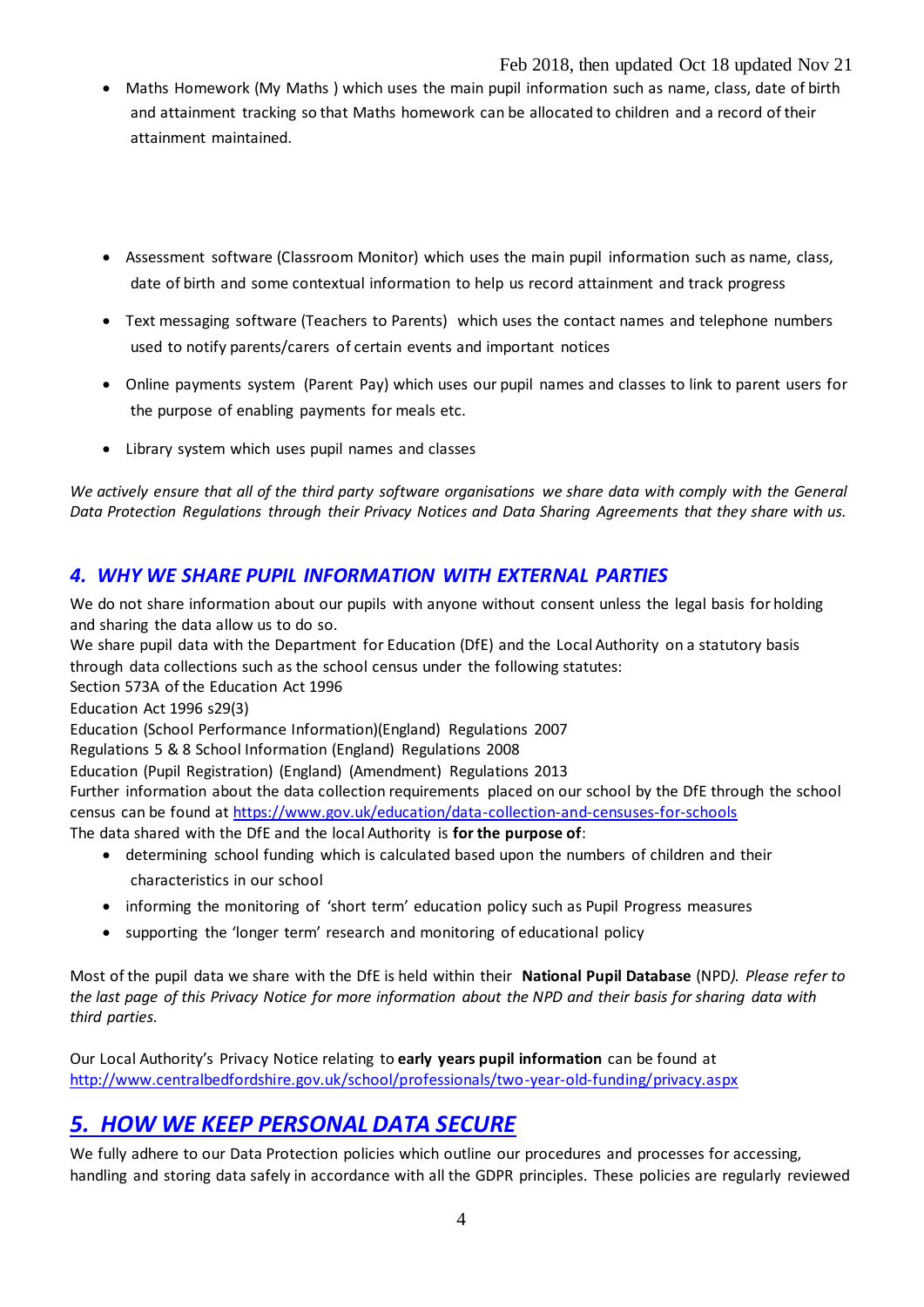and ratified by our governors. The following processes ensure that we comply with data protection legislation in how we manage the protection of personal data:

- Our networks, file systems and server operating systems are secured through firewalls and spyware/ virus detection programs on our servers to prevent unauthorised access to our data
- Data held in a physical location within the school is held securely and only accessible by staff with appropriate authorisation
- Access to data on systems is through individual passwords which are carefully managed and monitored
- Any data that is removed from the school is minimised and encrypted
- Older data is safely removed from computers and other devices
- Data shared with the DfE and the Local Authority is shared through secure file transfer systems. Any data shared with other legitimate third parties where there is a legal basis for sharing will only be shared through secure methods.
- Data shared with third party software suppliers is controlled by the school. We will only deal with suppliers who can demonstrate that they comply with the requirements of data protection legislation and not use personal data for any other purpose than the purpose for fulfilling the functions we have contracted with them (e.g. assessment).
- We ensure all staff receive regular training on data protection

We also adhere to our **Data Breach Procedures Policy** in the event of a data breach. These procedures explain how our school responds to occurrences of known or reported data breaches. A copy of this policy is available on our school website at *[www.stanbridge.beds.sch.uk.](http://www.stanbridge.beds.sch.uk/)*

# *6. REQUESTING ACCESS TO YOUR PERSONAL DATA*

Under data protection regulations, you as the parent/carer and pupils (from age 13), have the following rights:

- Right to be informed
- Right to access to your child's or your personal information
- Right to have inaccurate personal data rectified, blocked, erased or destroyed in certain circumstances
- Right to object to processing of personal data that is likely to cause, or is causing, damage or distress
- Right to restrict processing for the purpose of direct marketing
- Right to data portability
- Right to object to decisions being taken by automated means
- Right to claim compensation for damages caused by a breach of the Data Protection regulations

It should be noted that some of these rights will not apply in circumstances where allowing them would significantly reduce or prevent our ability to perform our duties as a school and safeguard the children in our care.

You do have the right to request access to personal information about you and/or your child that we hold. To request access to your personal information or to your child's educational record, you can make a **Subject Access Request (SAR).** For further information about this contact:

### *Miss R Godwin (Head Teacher) on 01525 210328.*

Our school will follow procedures outlined in our **Subject Access Request Policy** available from our website *[www.stanbridge.beds.sch.uk.](http://www.stanbridge.beds.sch.uk/)* which follows the guidelines promoted by the data protection regulations. Please note that whilst we aim to respond to requests within the required time period of one month, we may not be able to honour this time period if we receive requests just before or during school holidays. If the nature